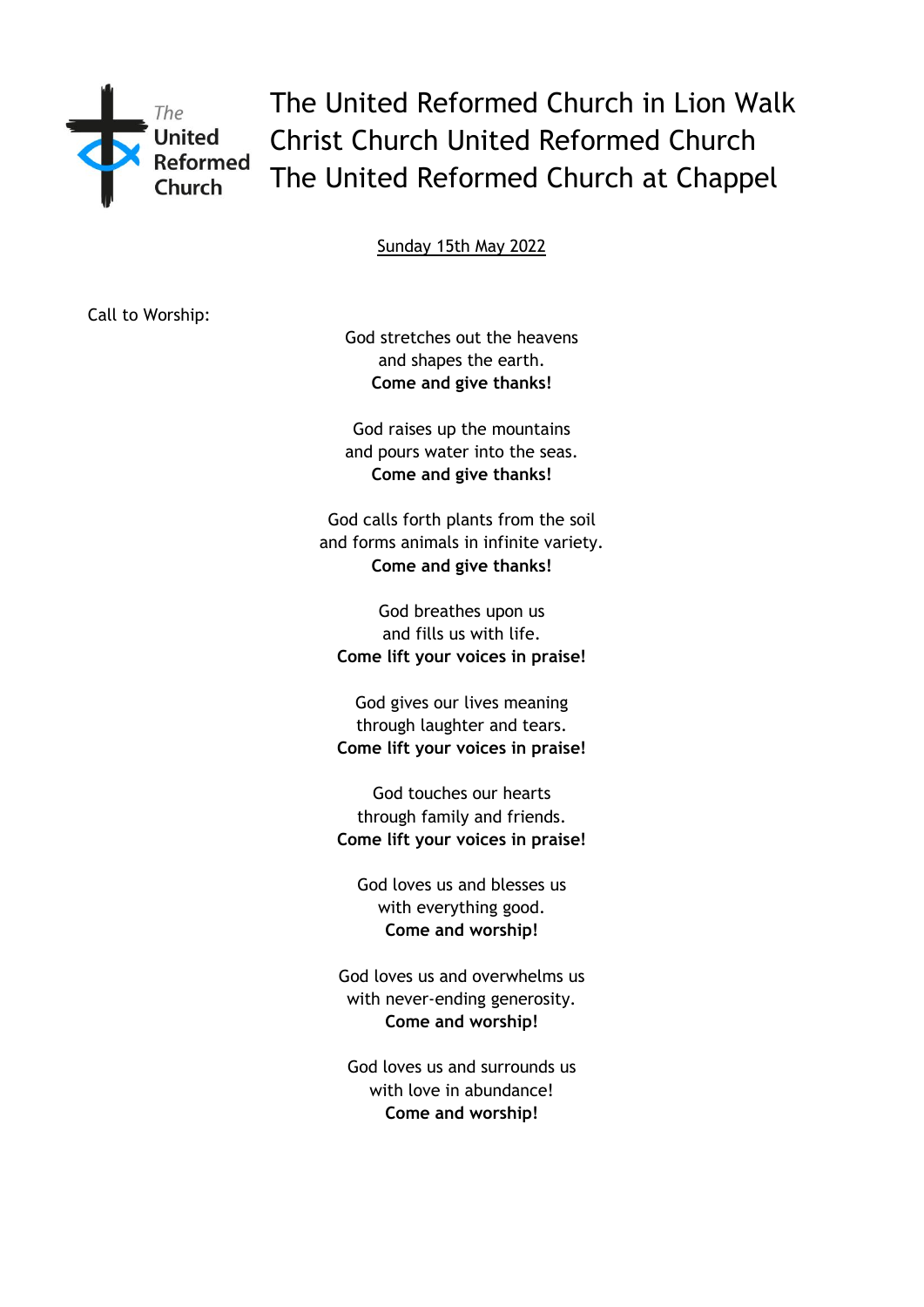## Prayer/Meditation:

Today again tour people offer their worship.; we seek God in places of worship, in our own homes, wherever we may be; we focus our minds at this time of worship on the things of God; we seek play our part in the witness of the Christian community; and to share our faith with one another and with Christians throughout the world.

Our worship today, as every week, is part of our response to our experience of God in our lives and in the world around us. We approach worship with a mixture of feelings: feelings of wonder at the complexity of the world with its natural beauty, its amazing variety, its constant surprises, and its opportunities for relationships of love and caring which sustain us; feelings of thankfulness that we live in the time and place we do, that our material needs are met so abundantly, and that we are surrounded by family, friends, and brothers and sisters in Christ who nurture and sustain us through times of joy and times of tragedy; feelings of passion for the gospel of Christ because we believe that it is in the life and death of Jesus of Nazareth that we come closest to seeing the nature of God, and that it is in his words and his actions and his promise that his spirit lives with us and among us that our spiritual needs are met and our lives enriched and fulfilled; feelings of doubt and confusion because we seem unable to comprehend the ultimate truths of the world, because we feel that we are floundering is a spiritual sea of uncertainty, because we sometimes think that as Christians and church members it is required of us to know all the answers, because we so often doubt our own faith and our own commitment to the kingdom of God; feelings of comfort and security because this is a place familiar to us where we can hear well-known words of comfort, sing favourite songs and meet with friends; feelings of determination to continue changing and growing in faith as we are challenged again with the call to serve God and contribute to the mission of the church, and feelings of inadequacy as we realise how great the task and how small our resources.

Whatever our own particular feelings at this time, may we find meaning in this time of worship, that we may go from here changed and more committed than ever to serve the kingdom of God.

Loving God, we praise you for your love shown to us in Jesus – love that goes on seeking us out; caring, guiding, protecting, forgiving, despite our lack of love and our failure to live as Jesus' disciples.

Loving God, forgive our feeble faith. Forgive us for caring so little about what the gospel means for us, so little about others, and so much for ourselves. Forgive us for turning the Christian faith into something we receive rather than something we share.

Loving God, may we live more truly as people of God. May we have a due sense of responsibility towards others – the poor, the hungry, the sick, the homeless, the oppressed, the lonely, the weak, the sorrowful.

May we recognise our responsibility towards God and the whole created world that we have been given, so that in everything we think and say and do, we may live for the Kingdom. And may we respond to God's love by loving God and by loving others, in the name of Jesus Christ our Lord

## The Lord's Prayer:

**Our Father, who art in heaven, hallowed be thy name; thy Kingdom come; thy will be done on earth as it is in heaven. Give us this day our daily bread and forgive us our trespasses as we forgive those who trespass against us. Lead us not into temptation, but deliver us from evil. For thine is the Kingdom, the power and the glory for ever. Amen**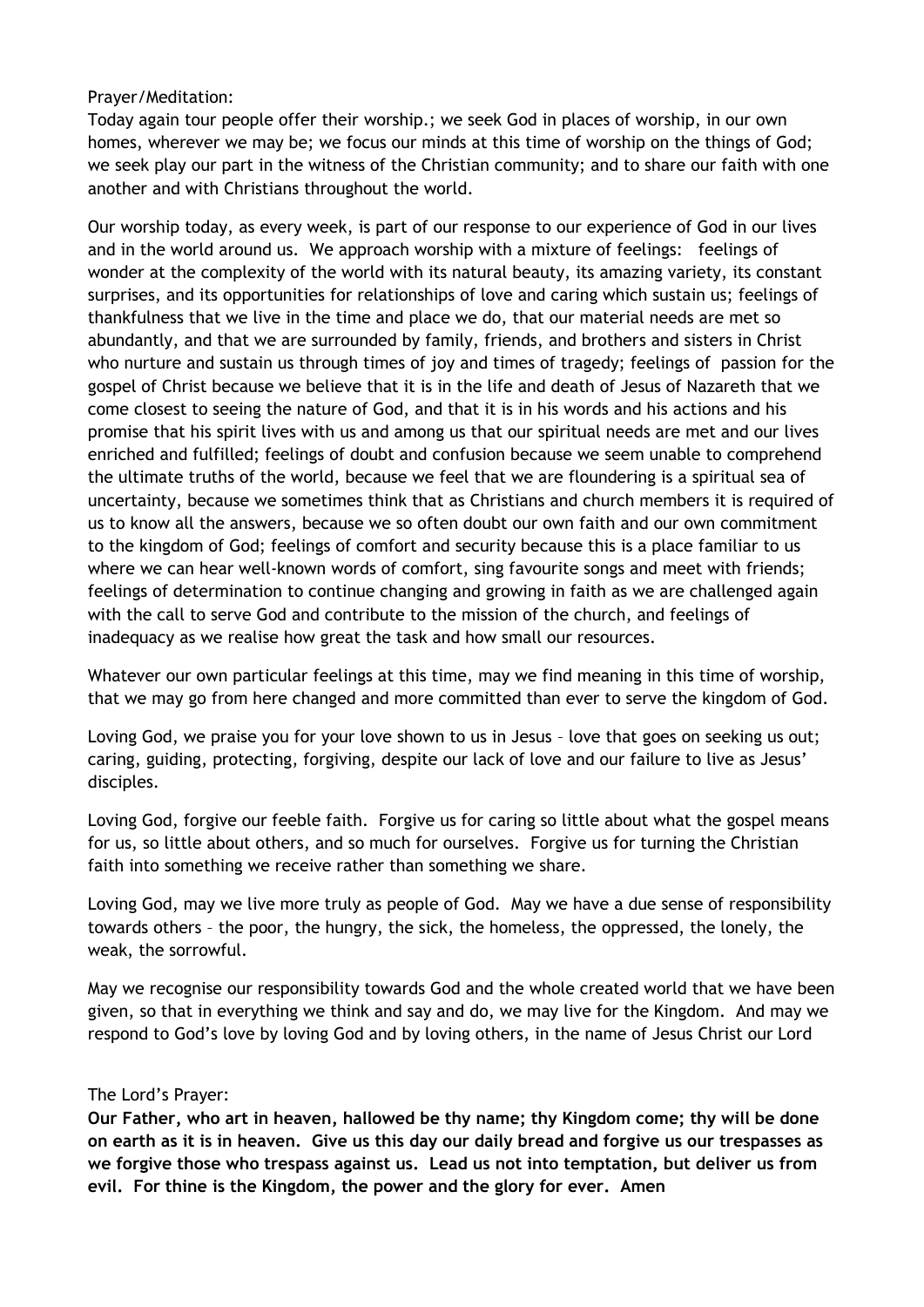Reading: Leviticus 19:9-18

Hymn 473: God is love, and where true love is

Reading: John 13:31-35

## Reflection:

[Y]ou shall love your neighbour as yourself… Leviticus 19:18

I give you a new commandment, that you love one another. Just as I have loved you, you also should love one another. John 13:34

 Here we have, from two separate stories and two separate times, the instruction to love each other. The first is from the Old Testament book of Leviticus, part of the instructions given to Moses, part of the Law, part of the Covenant. The second is from the Gospel of John, part of Jesus' final instructions to his disciples the night before he was put to death.

 It's interesting to look at these two injunctions. We tend to think of the Old Testament in terms of a harsh Law and a vengeful God, and of the New Testament as telling the story of a loving God. We especially think of the book of Leviticus as that book that's full of rules – prohibitions and rquirements.

 It might be more helpful to call them by the names scholars now prefer, as the Hebrew Bible (or Hebrew Scriptures), and the Christian Bible (or Christian Scriptures). This can begin to do away with the sense that "new" is somehow better than "old." After all, both sources contain the story of the people of God and their efforts to understand their relationship with the Divine, and we find connection and meaning in the stories of both.

 Yes, the Hebrew Bible does contain many disturbing accounts of conflict and conquest, of violence, and of harsh judgment. We struggle to recognize the God who would not only allow, but encourage, the violent takeover of peoples and nations; or the God who punished seemingly minor infractions with death.

 But the Hebrew Bible also contains evidence of a loving God in many stories of God creating, rescuing, and providing for God's people—and in calling them back again and again through the words of the prophets. Even the details of the Law are less about exact behaviour than they are about how to live in community and how to treat one another. This reading today from Leviticus is not just about details, it's about right behaviour: it's about leaving the gleanings of the field and the fallen grapes of the vineyard for the poor and for the stranger. It's about taking care, as is so often stated in the Hebrew Scriptures, of the stranger, the orphan, the widow—the marginalized members of the community. This reading from Leviticus is about fairness and truth telling, about justice and ethical behavior—and it is also about love.

 And it is this that Jesus is reminding his disciples. Again and again in the Gospels we hear Jesus talking about these same issues. About justice and fairness and ethical behavior and helping the poor and marginalized—about how these are the behaviours of the Kingdom of God. And it is Jesus who, when questioned on the Law, says that the greatest commandments are to love God and love your neighbour, and that "on these hang all the Law and the prophets" Jesus is passing on the most basic and ancient foundations of his Jewish tradition, and he says it over and over again in many different ways, because it is also the basis of the Kingdom that he was encouraging his followers to make real—the Kingdom that we as Christians are to make real in this world, in the here and now.

 We tend to get this all intellectually, as we argue over the fine points of Old and New Testament theology, and even as we attempt to bring into reality a social gospel, a liberation theology. But isn't it interesting how we always focus on the "love your neighbor" part of the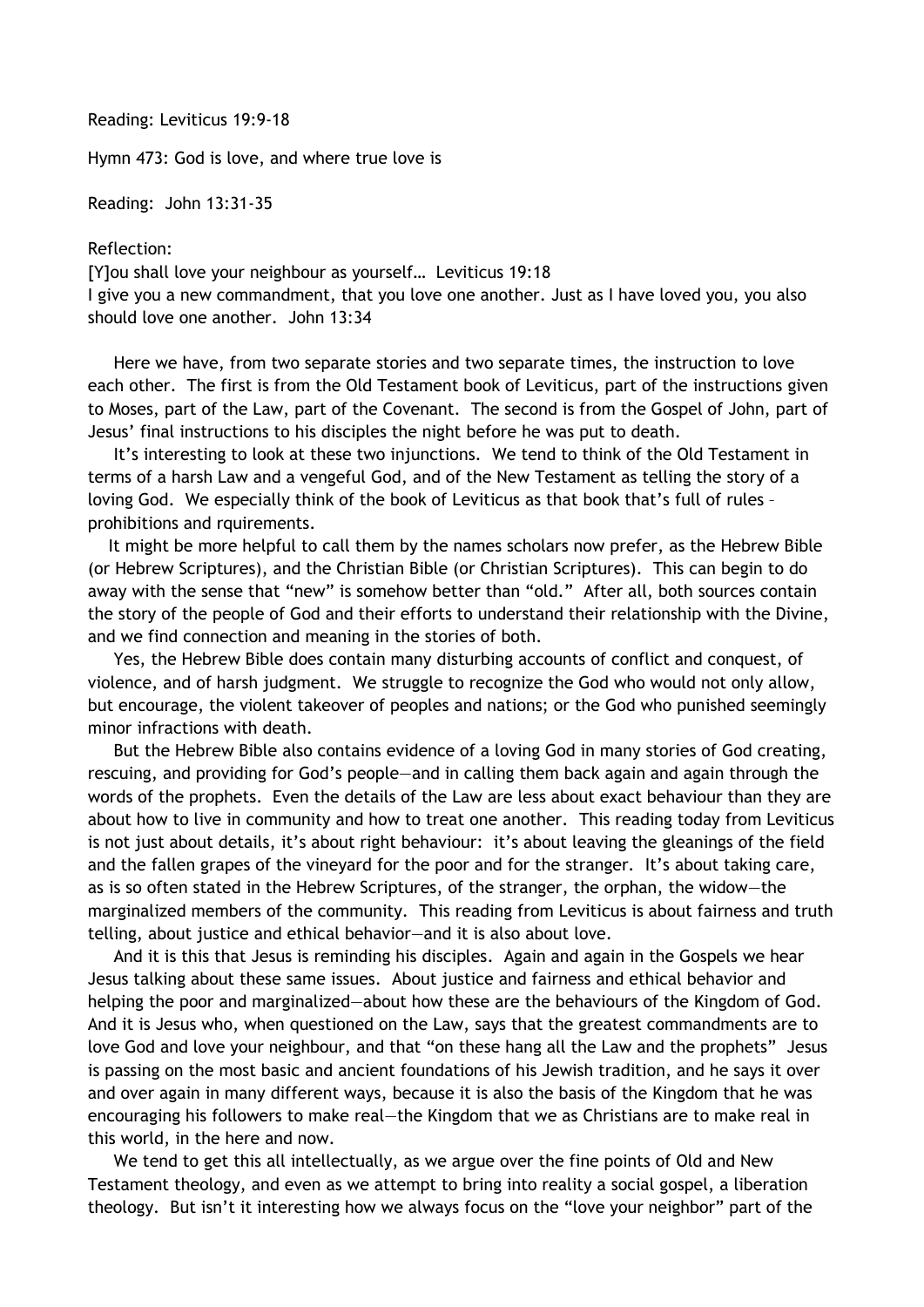equation and skip over the "love yourself" bit? How is it that over the centuries we have come to believe that we can ignore that part, that we can only obey half of that command? How is it that love of self came to be equated with narcissism and selfishness, and that hatred of self came to be seen as the correct way?

 The command says to "love your neighbour as yourself." So how do we think we can love others if we never learn to love ourselves? How do we learn to cherish others and care for them if we never learn to do the same for ourselves? We live in a culture that devalues us and that worships death—a culture in which people drink and drug themselves into oblivion out of desperation, in which women and girls are taught to starve themselves or undergo dangerous procedures in order to fit some unrealistic media image of beauty and worth, in which people and relationships are sacrificed on the altar of "workaholism," in which cyber-reality has replaced personal connections so we don't have to deal with real people anymore, in which power at the end of a gun is ultimate power, in which the myth of safety is used to hold us hostage, in which war is seen as the only appropriate response. We live in a world that denies our basic human worth.

 How are we to love ourselves when we are told and shown over and over again that we are unloveable? How do we reclaim our basic worth? How do we become whole, healed, holy people?

 Here is where old and new merge: both speak to us of our value, of our worth, of God's love for us. In the beginning, God looked upon the creation—which included human beings—and said, "It is very good." Jesus said, "Blessed are you…" Yes, there are stories of violence and betrayal in the Bible and in our lives; yes, we make mistakes and act out of fear and hatred; yes, we too often destroy ourselves and each other and the rest of creation—but ultimately, our story is one of love and redemption. Ultimately, our story is Easter.

 In both testaments, God calls people back again and again. Even when we don't know it or hear it, God knows—and calls us "Beloved." As God's creation we have intrinsic worth. God does not ask us to dismiss that or to reject that, but to deeply accept it, to open ourselves to it—and to care for ourselves and honour ourselves as worthwhile; to nurture ourselves and our gifts, and to work to bring forth the Kingdom.

 It's like the advice given to new parents to nap when the baby naps, or to new employees in a bustling workplace. We tell them to care for themselves so they will have the resources to care for their babies, so that they will have the energy to do a good job. We must care for ourselves before we can care for others, we must fill the well before we can have anything to give. This is not narcissism or selfishness (which often come from fear and self-loathing), but self-love and wisdom.

 Jesus cared for himself often by going off alone to pray and refresh himself, away from the crowds and the demands—this is a consistent image of him from every Gospel. Only then did he have anything to give to those who came to hear him speak, or who came to him for help. And, following his example, only out of the love and nurture and care that we provide ourselves—only out of that love can true love of neighbour come. Only by learning to love ourselves can we really learn to love each other. You shall love your neighbour as you love yourself…

Hymn 107: The love of God comes close

## Prayer:

We remember that, before Jesus died, he prayed not just for himself but for others, and not only for his friends, but for all people, everywhere. He laid down his life not just for his friends, but fo rthe sake of the kingdom, his mission being that veryone should come to know the love of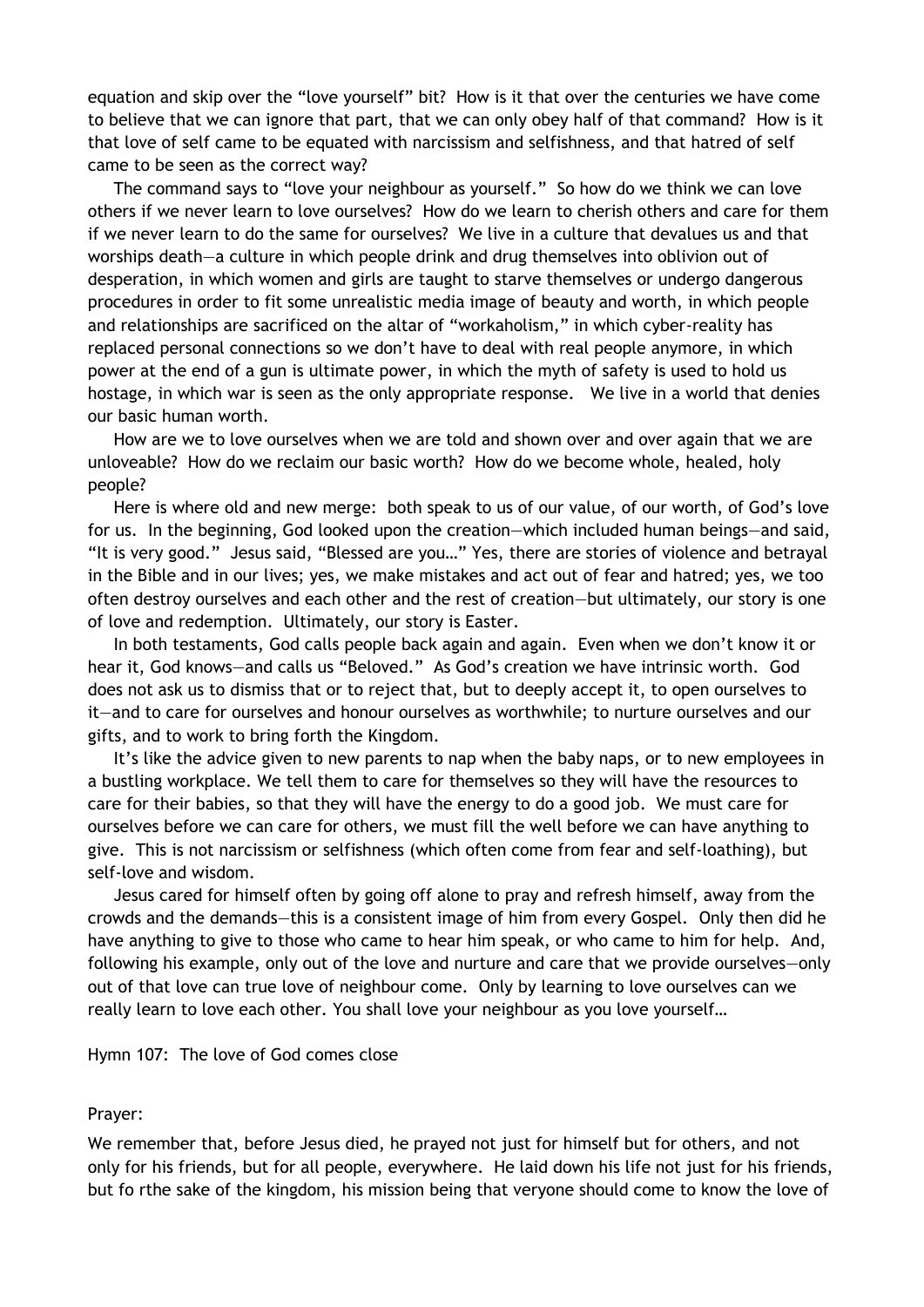God. So we pray for our world of so much good and so much evil, so much joy and so much sorrow, so much beauty and so much ugliness.

We pray for those who have plenty and those who have litle, those for whom life brings pleasure and those for whom it brings pain. We remember all who celebrate and all who mourn, all who look forward with confidence and all who view the future with dread.

We pray for people of faith and those of no faith; people who share our faith in Christ and people who express thei faith in other ways. We remember those who look for truth and those who feel they can never find it; those who seek purpose and those who believe human life has no meaning or significance.

We remember the rich and the poor, the healthy and the sick, the well-fed and the hungry, the employed and the unemployed, the free and the oppressed, the comfortably housed and the homeless.

Jesus said that those who mourn shall be comforted. We offer our prayers now for ourselves and others, remembering especially those who are in any kind of trouble or distress – of whom there are so many. Our world seems filled with pain, need and sorrow; the same world that Jesus came to transform, a world that he cared for so deeply that he gave his life for it.

We bring to mind the causes of so much suffering - the sin of greed, denying the many their share of the earth's riches to the benefit of the few; the sin of waste, wantonly squandering the world's God-given resources without thought for the future; the sin of intolerance, dividing families, communities and nations through a refusal to speak to or even acknowledge people of different opinions, nationalities or faiths.; the sin of pride, thinking to highly of ourselves and too poorly of others; the sin of indifference, caring too littloe about God, too little about anything.

We pray for those who pay the price of human folly - the poor and the hungry, the homeless and dispossessed, victims of war and violence, crime and cruelty; the distressed, isolated, crushed and forgotten, all who are deprived of love and denied hope.

In a moment of silence let us contemplate places we have been or places we have heard of, people we have met and people we have only read about, situations we have experienced and circumstamces we can barely relate to, offering our own prayer for the life of the world ….

And as we think of the whole world, so we think to of people and situations close to home, as now in silenece we remember those whom we love, recalling their hopes and dreams, their worries and concerns; giving thanks for all they mean to us, naming them in our hearts….

And finally we pray for the family of the church, giving thanks for our place in it and for the influence it is able to bring to bear on the life of the world. May we be encouraged always to play our part in the church's life, that we, in our own way, however small that may be, may make our contribution to the life of the kingdom to which Jesus calls us.

I invite you now to spend a few moments with your own prayer, in words or in silence; or simply in reflecting upon the stories we have read and the words we have heard in our worship today.

Hear our prayer, which we offer in the name of our Lord Jesus Christ. Amen

Hymn 620: For the healing of the nations